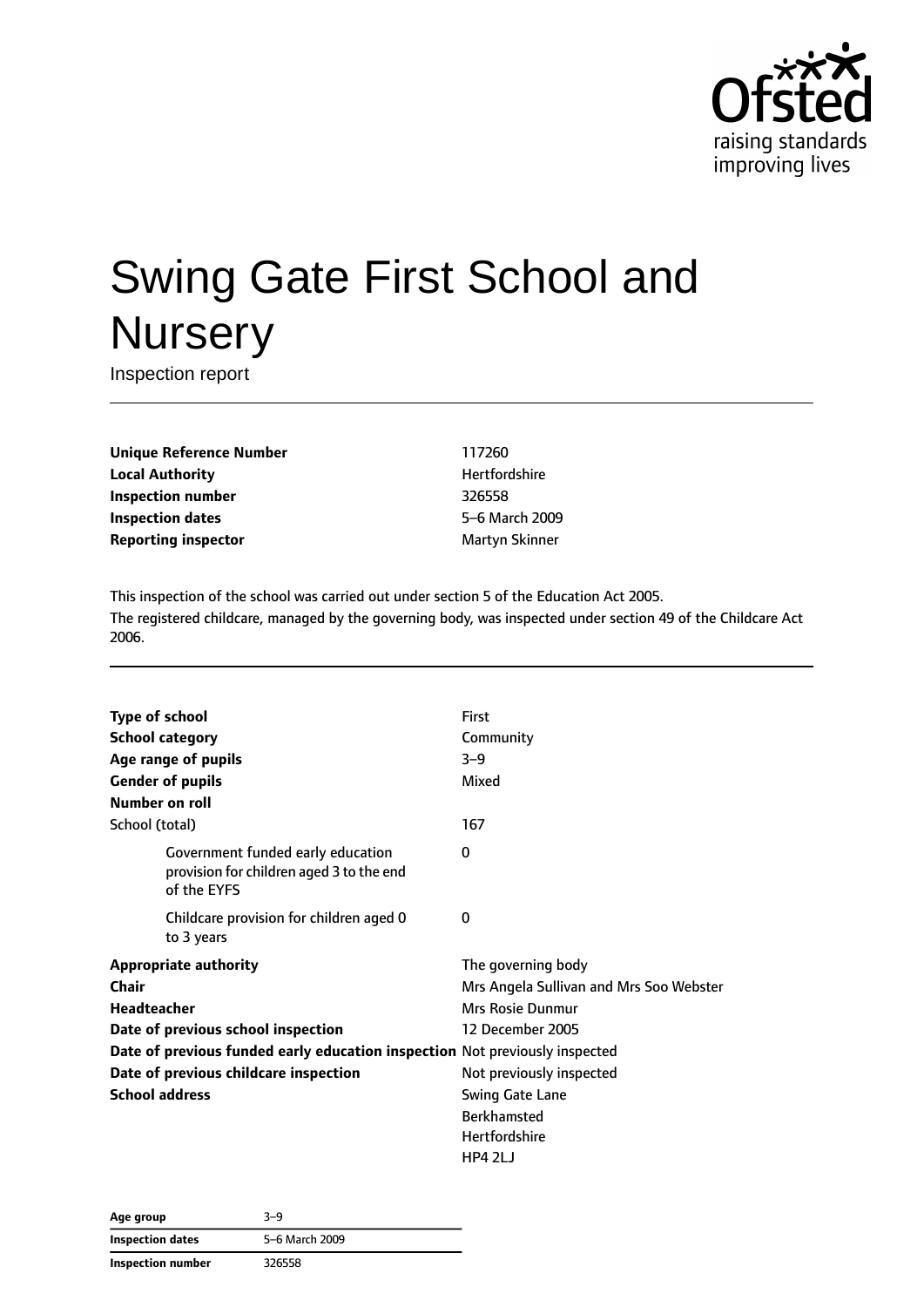**Telephone number** 01442 863913 **Fax number** 01442 870951

| Age group                | 3-9            |
|--------------------------|----------------|
| Inspection dates         | 5-6 March 2009 |
| <b>Inspection number</b> | 326558         |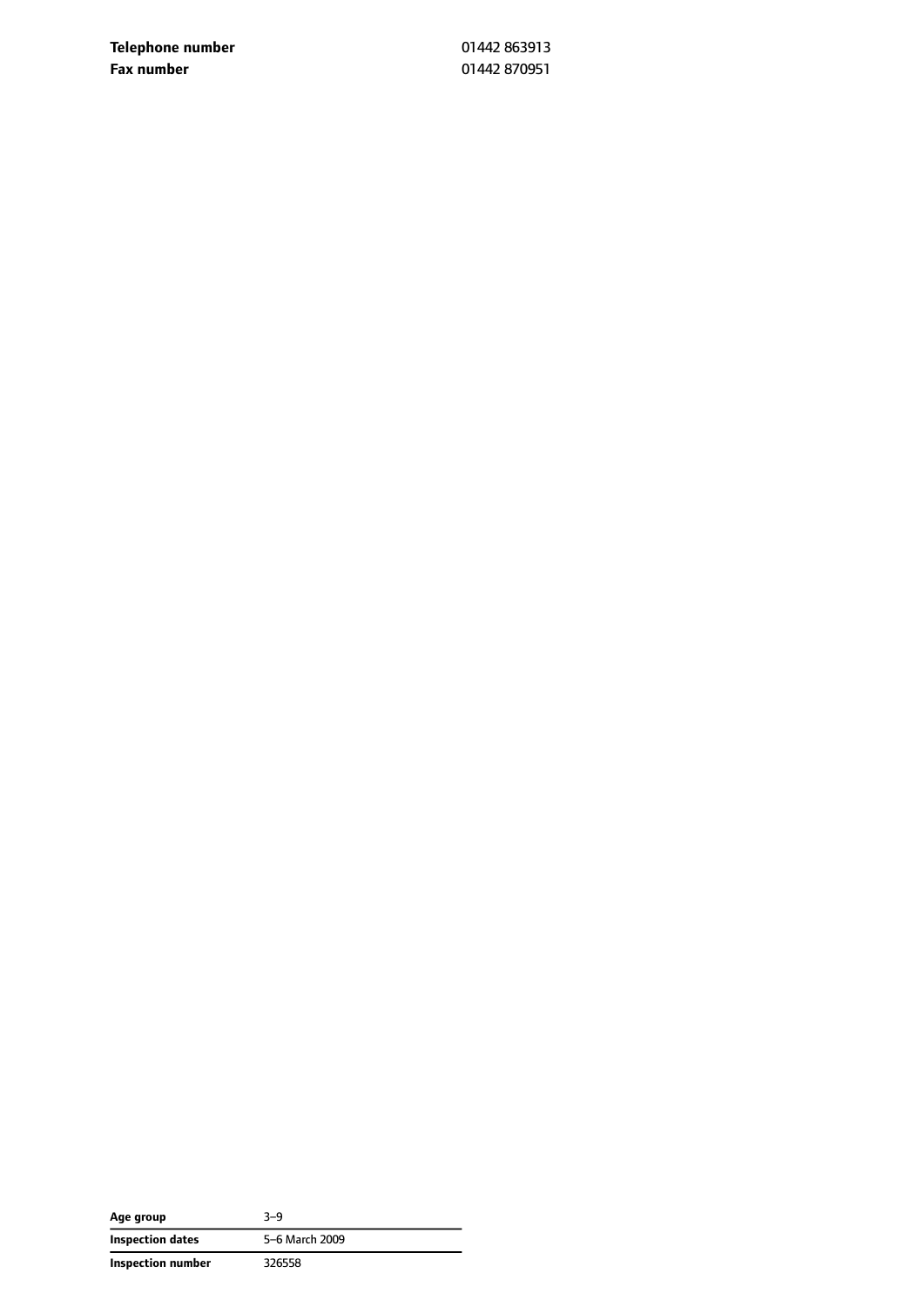.

<sup>©</sup> Crown copyright 2009

Website: www.ofsted.gov.uk

This document may be reproduced in whole or in part for non-commercial educational purposes, provided that the information quoted is reproduced without adaptation and the source and date of publication are stated.

Further copies of this report are obtainable from the school. Under the Education Act 2005, the school must provide a copy of this report free of charge to certain categories of people. A charge not exceeding the full cost of reproduction may be made for any other copies supplied.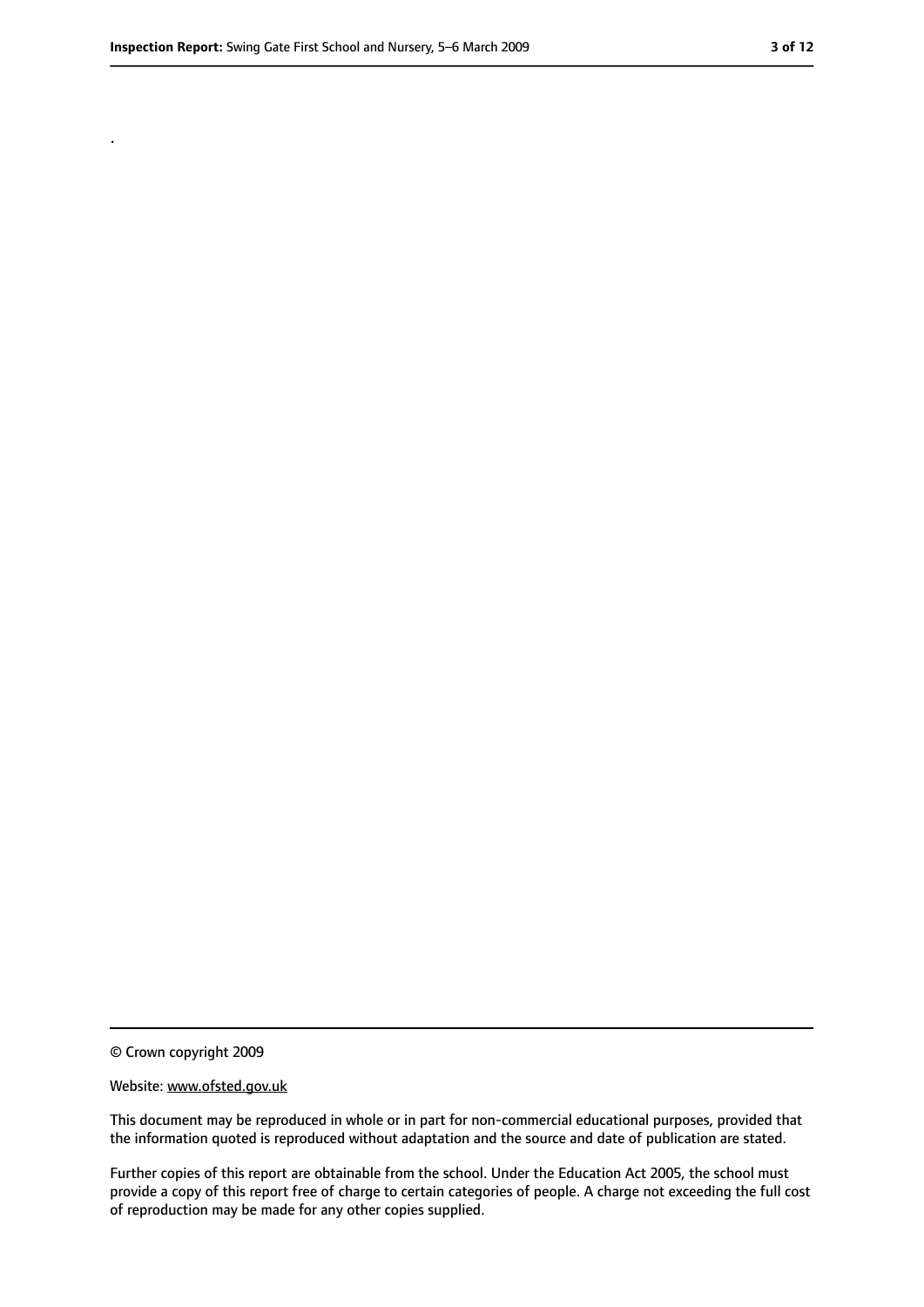# **Introduction**

The inspection was carried out by two additional inspectors.

## **Description of the school**

This smaller than average sized first school and nursery serves an area of mixed private and rented housing in the town of Berkhamsted. The majority of pupils are of White British background and fewer pupils than the national average are eligible for free school meals. A few pupils have English as an additional language. The proportion of pupils who have learning difficulties and/or disabilities is lower than the national average and there are currently no pupils with statements of special educational needs. The school has recently experienced a period of unsettled staffing. The school was awarded Healthy Schools status in 2006 and Investors in People status in 2008.

An independent organisation runs extended care sessions for children from Swing Gate nursery on the school premises and the report is available at www.ofsted.gov.uk.

## **Key for inspection grades**

| Grade 1 | Outstanding  |
|---------|--------------|
| Grade 2 | Good         |
| Grade 3 | Satisfactory |
| Grade 4 | Inadequate   |
|         |              |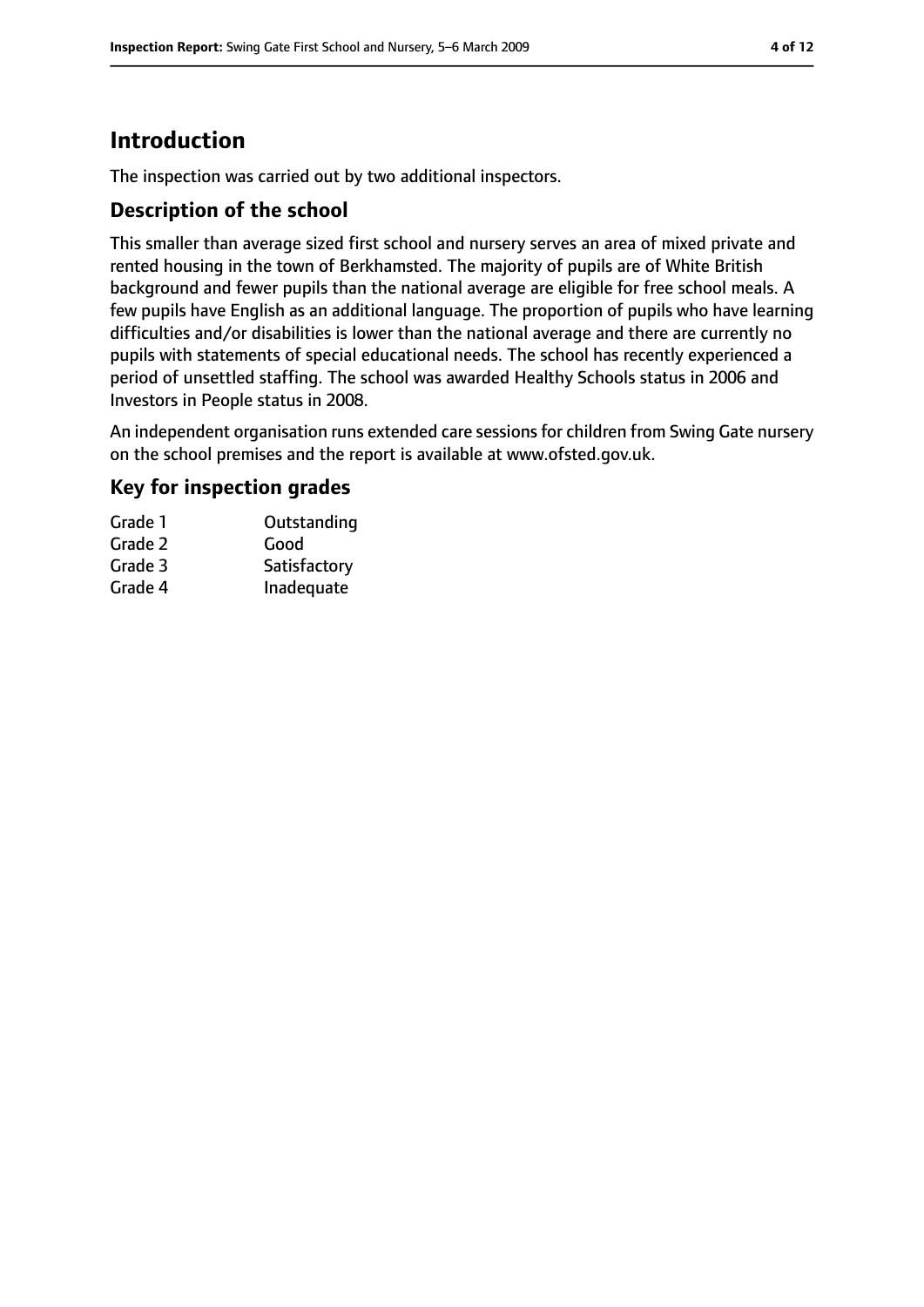# **Overall effectiveness of the school**

#### **Grade: 2**

This is a good school, where pupils enjoy their learning and make good progress. Senior leaders and governors work well together to keep a clear focus on achievement, while ensuring that all pupils are well cared for and supported. Pastoral and academic guidance are equally strong, with pupils responding well to high expectations of both their behaviour and their approach to learning. The school works well in partnership with other agencies to support pupils with specific emotional or learning needs. The overwhelming majority of parents express confidence in the education and care provided. The following comment from a parent is typical of many received: 'The team at Swing Gate has created a supportive, warm environment where my child really enjoys learning.'

Children join the Nursery with skills that are broadly similar to those expected for their age and standards are above national expectations by the time they leave at the end of Year 4. This represents good progress from their starting points. The progress of pupils is good because they are taught well. Lessons are interesting and teachers are skilled at motivating pupils. A number of parents commented on the energy and enthusiasm of teaching staff and pupils spoke eagerly about interesting lessons. Overall, pupils make good progress. However, due to staffing instability the good progress children make in the Nursery has not been maintained in Reception in 2008. Also, while there is some good and outstanding teaching of mathematics in the school, teaching of this subject is not consistent and progress in mathematics in Key Stage 2 is satisfactory rather than good. Leaders know their school well and had already identified these areas as priorities for improvement.

Pupils' personal development is good. They enjoy school and consequently behave well during lessons and around the school, although behaviour at lunchtime is satisfactory, rather than good, due to the rough play of some older pupils. Pupils are well cared for and supported across the range of their different needs. The curriculum is good and having an increasingly positive impact on enjoyment and standards.

The good progress which pupils are now making reflects the hard work and clear vision of the headteacher and senior leadership team. Governors, too, are sharply focused on the need to further raise standards and they work effectively to challenge and support the school. Staff and resources are well deployed and the school gives good value for money.

## **Effectiveness of the Early Years Foundation Stage**

#### **Grade: 3**

The Early Years Foundation Stage is satisfactory overall, although Nursery is stronger than Reception. Children settle quickly into the Nursery which provides a lively, well-planned curriculum. Within a short time they are enjoying playing and learning together. Children behave well and most sustain good levels of concentration when working. Teaching is good and sometimes outstanding. Good questioning helps the children to develop their ideas. The class teacher provides an exciting range of practical activities to cover all areas of learning. There is a good balance of activities that are led by adults and those that children initiate themselves. Children enjoy learning through play, both indoors and in the outdoor area. Recently acquired funding means that there are plans to further develop the outdoor area to increase the range of all-weather learning opportunities.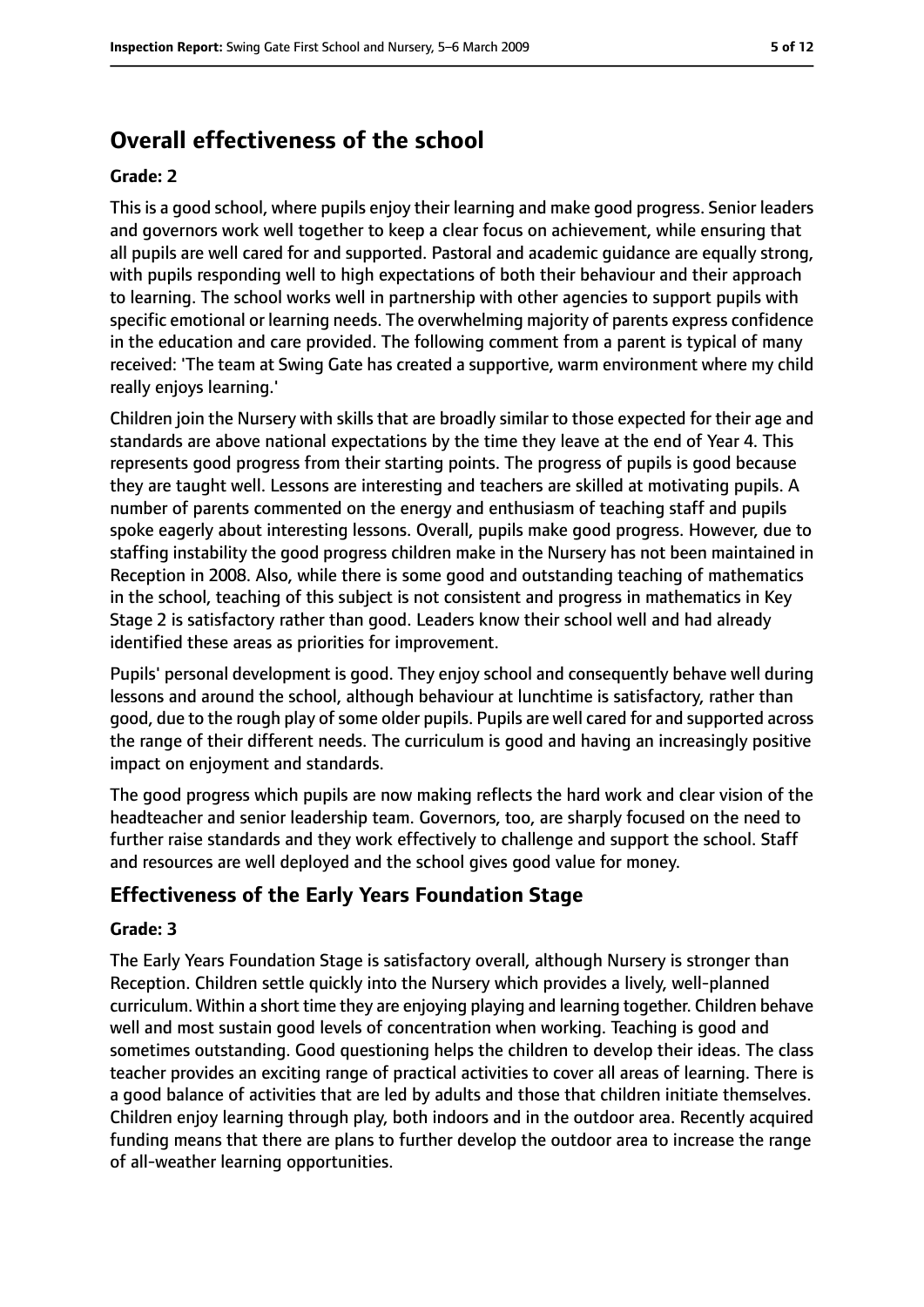While progress throughout the two years of the Early Years Foundation Stage is satisfactory overall, the progress children make in the Nursery is good and this good progress continues in some areas in Reception. For example, a strong emphasis on children's personal development means they make good progress in this area in both the Nursery and Reception class. Children's work is regularly assessed, so that their progress can be carefully tracked. Staffing instability in the Reception class has had a negative impact on progress rates, leading to levels of knowledge and skills at the end of Reception being below the national expectations in 2008. The Early Years Foundation Stage leader is bringing in new ideas and a more structured assessment scheme; this is already beginning to have a positive impact on children's learning as staff plan more carefully to meet individual needs. Leadership is satisfactory because it is too soon to accurately measure the impact of these new initiatives on standards. The school is currently without a permanent teacher for Reception and the headteacher and governors are addressing this issue as a matter of urgency.

## **What the school should do to improve further**

- Accelerate progress in mathematics in Key Stage 2 by ensuring consistency of teaching in this subject.
- Ensure that the good rate of progress established in the Nursery is maintained in Reception.

# **Achievement and standards**

#### **Grade: 2**

Pupils' achievement is good. From broadly average starting points, they make good progress to reach standards that are above average by the end of Year 4. Pupils perform particularly well in English. Progress from Nursery to Year 4 is good overall, although not entirely consistent. Progress is particularly good in Key Stage 1, where standards have been steadily rising for the last three years. All groups of pupils, including those with learning difficulties and/or disabilities, make good progress.

# **Personal development and well-being**

#### **Grade: 2**

Pupils' personal development and well-being are good. Their spiritual, moral, social and cultural development is good, although the pupils' understanding of Britain as a multicultural society is not fully developed. Pupils have good relationships with adults and with each other. The overwhelming majority behave well in lessons and in the playground, but a small minority of older pupils play roughly at lunchtime. Pupils have a good understanding of what they need to do to stay healthy; they understand the importance of healthy eating and show enthusiasm for sporting activities. Pupils work well together in class, demonstrating positive attitudes to learning. They clearly enjoy school life, which helps explain why attendance is above average. School council members take their responsibilities very seriously and are proud of areas where pupil suggestions have been implemented. Pupils' above average literacy, science and information and communication technology skills, combined with the strong development of enterprise skills through the curriculum, provide a good basis for future success.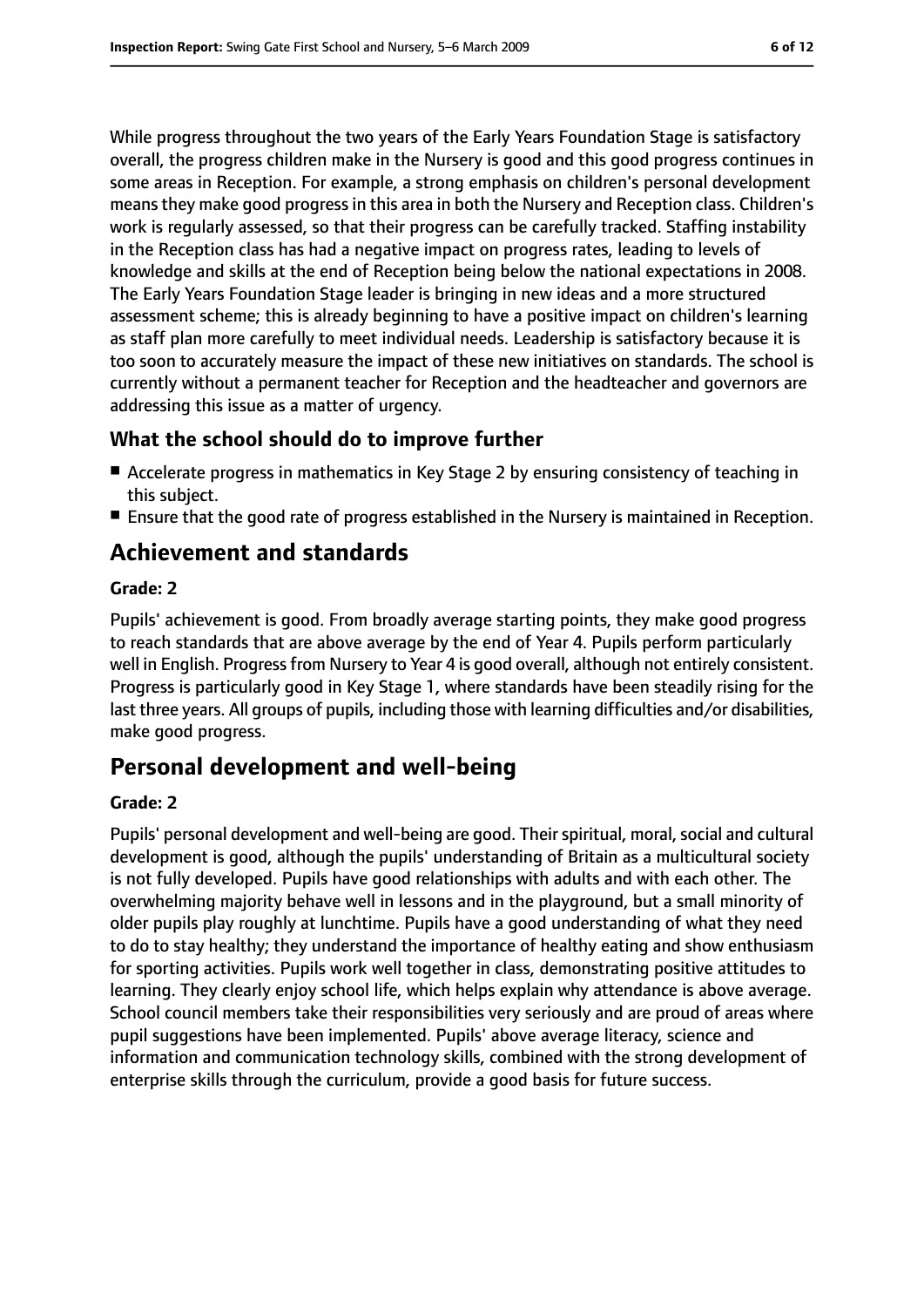# **Quality of provision**

# **Teaching and learning**

#### **Grade: 2**

Lessons are well structured and teachers manage pupils well so that positive relationships are developed. In the most successful lessons, teachers provide pupils with a very high level of challenge and keep a sharp focus on making progress. This high level of practice is not yet consistent. Teachers make good use of information and communication technology to capture the interest of pupils and plan lots of variety into the presentation of lessons. Consequently, pupils are keen to learn and to do their best. Work is well-matched to meet the range of abilities within each classroom, including those pupils who are more able. Teaching assistants are well deployed to support the work of class teachers, providing clear and positive input to help children make progress.

## **Curriculum and other activities**

#### **Grade: 2**

The curriculum is good and constantly evolving, providing a wide range of opportunities that make learning exciting. Teachers are committed to making good use of meaningful links between subjects to enhance learning. This is seen, for example, in the highly-motivating Year 2 project on 'The Forgotten Dinosaur' and the in-depth Year 4 exploration of the Second World War. Pupils and parents spoke of the enjoyment to be found in such projects, with one parent commenting, 'My children had a lot of fun writing to and receiving letters from a dinosaur!' The starting point for new activities is based on the careful assessment of pupils' current knowledge, ensuring good progress. This approach to linking subjects has already improved standards in English and science, but has yet to make the same impact on standards in mathematics. The school modifies its curriculum effectively for pupils who find learning more difficult, so that they make good progress alongside others. The school provides a good range of extra-curricular activities, which are well attended.

## **Care, guidance and support**

#### **Grade: 2**

Pupils feel safe because they are well cared for. There are good systems for supporting all pupils, including those who are more vulnerable. All requirements for child protection are in place and suitable risk assessments are undertaken. Behaviour is well managed in lessons, although supervision at lunchtime is only satisfactory. Pupils express confidence that any incidents of misbehaviour or alleged bullying will be dealt with quickly and fairly. A good system of tracking pupil progress is in place. This information is used well to determine targets for pupils and to identify those who will need extra support. The result of this thorough approach is seen in the overall improvement in achievement and standards. The systems for monitoring pupils with learning difficulties and/or disabilities, English as an additional language and gifted and talented pupils ensure they make similarly good progress to other pupils. Pupils are given clear guidance on how to improve their work and understand what is required to reach the next level. Parents are encouraged to take an active part in their children's learning, with the result that pupils enjoy sharing their projects at home.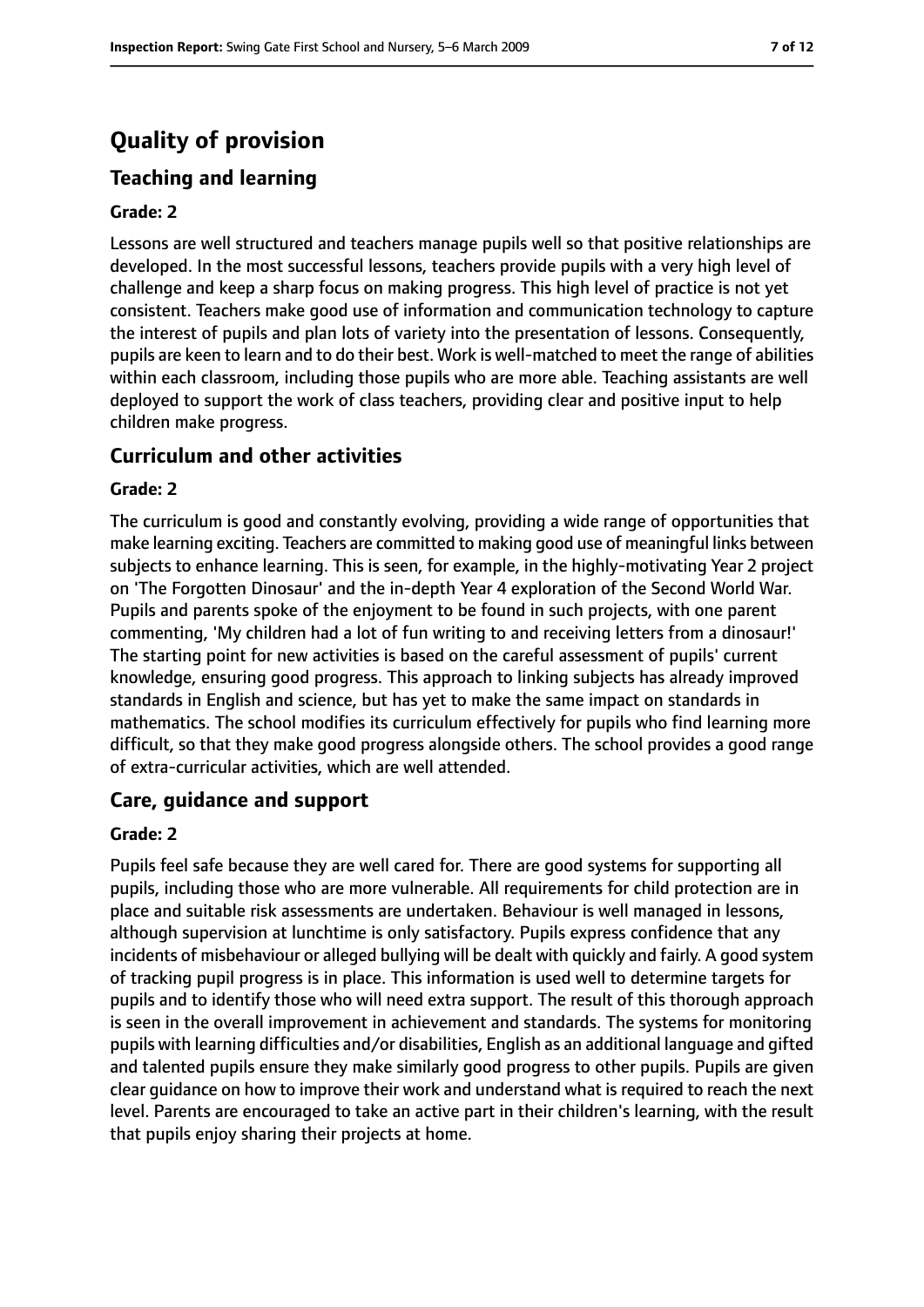# **Leadership and management**

#### **Grade: 2**

Leadership and management are good. The headteacher works well with her senior team to provide a clear sense of direction, setting challenging targets for pupil achievement. Self-evaluation systems are used well to determine the school's current effectiveness and in planning improvements. Teachers are held accountable for good pupil progress and helped to secure this through constructive feedback and training. Leaders and managers ensure that safeguarding requirements are fully met. Governors are well informed and active, challenging and supporting the headteacher to raise standards. Leaders demonstrate a satisfactory commitment to community cohesion in terms of encouraging involvement and good relationships with the local community. However, pupils do not have many opportunities to mix with children from different ethnic backgrounds. Leaders are planning to improve this aspect. The majority of parents express confidence in the leadership and management of the school. Some parents expressed concerns about the recent turnover of staff, but this could not have been prevented by the school management. Leaders and managers are aware of the next steps that need to be taken to improve the school and have shown evidence of a good capacity for further improvement.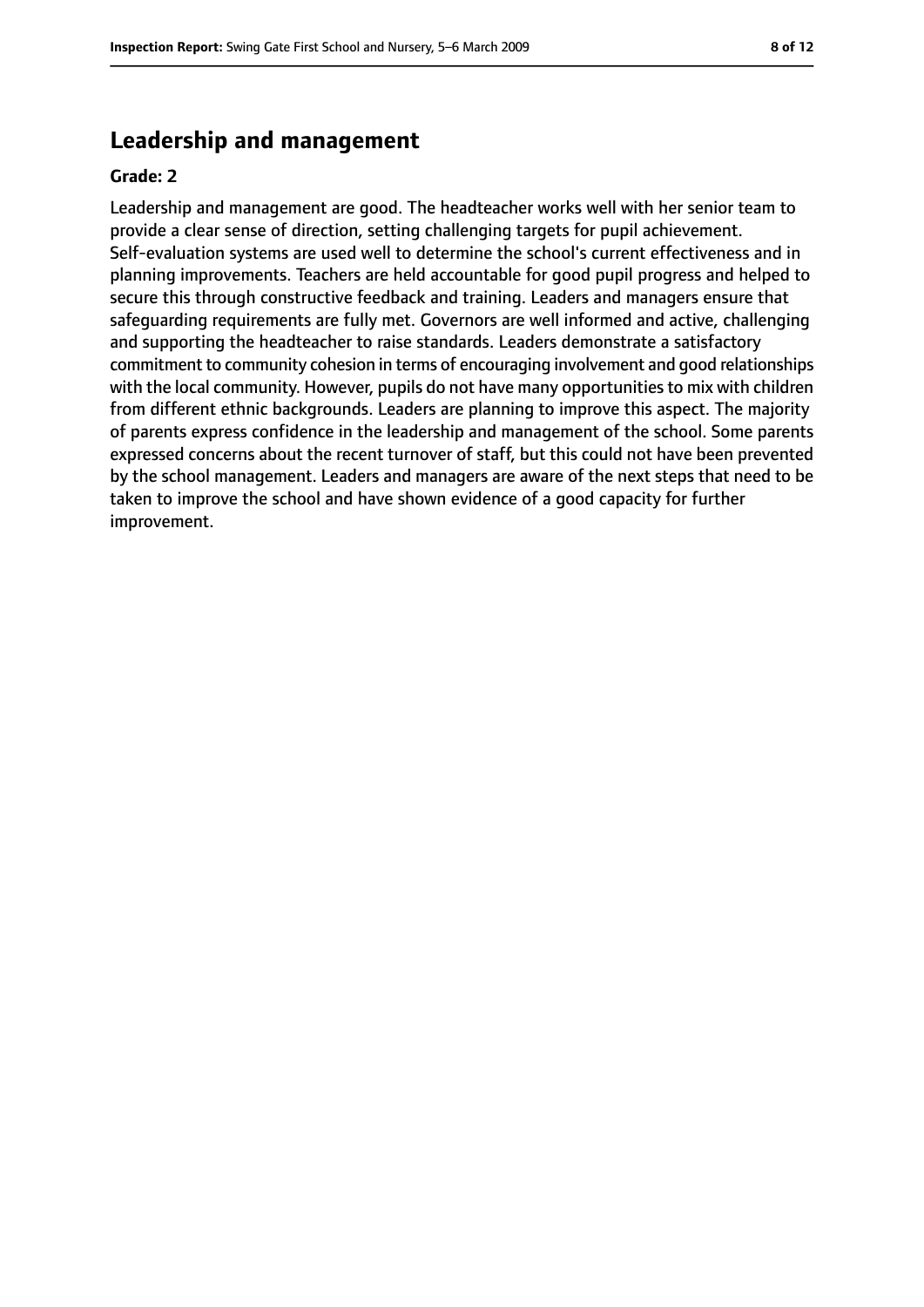**Any complaints about the inspection or the report should be made following the procedures set out in the guidance 'Complaints about school inspection', which is available from Ofsted's website: www.ofsted.gov.uk.**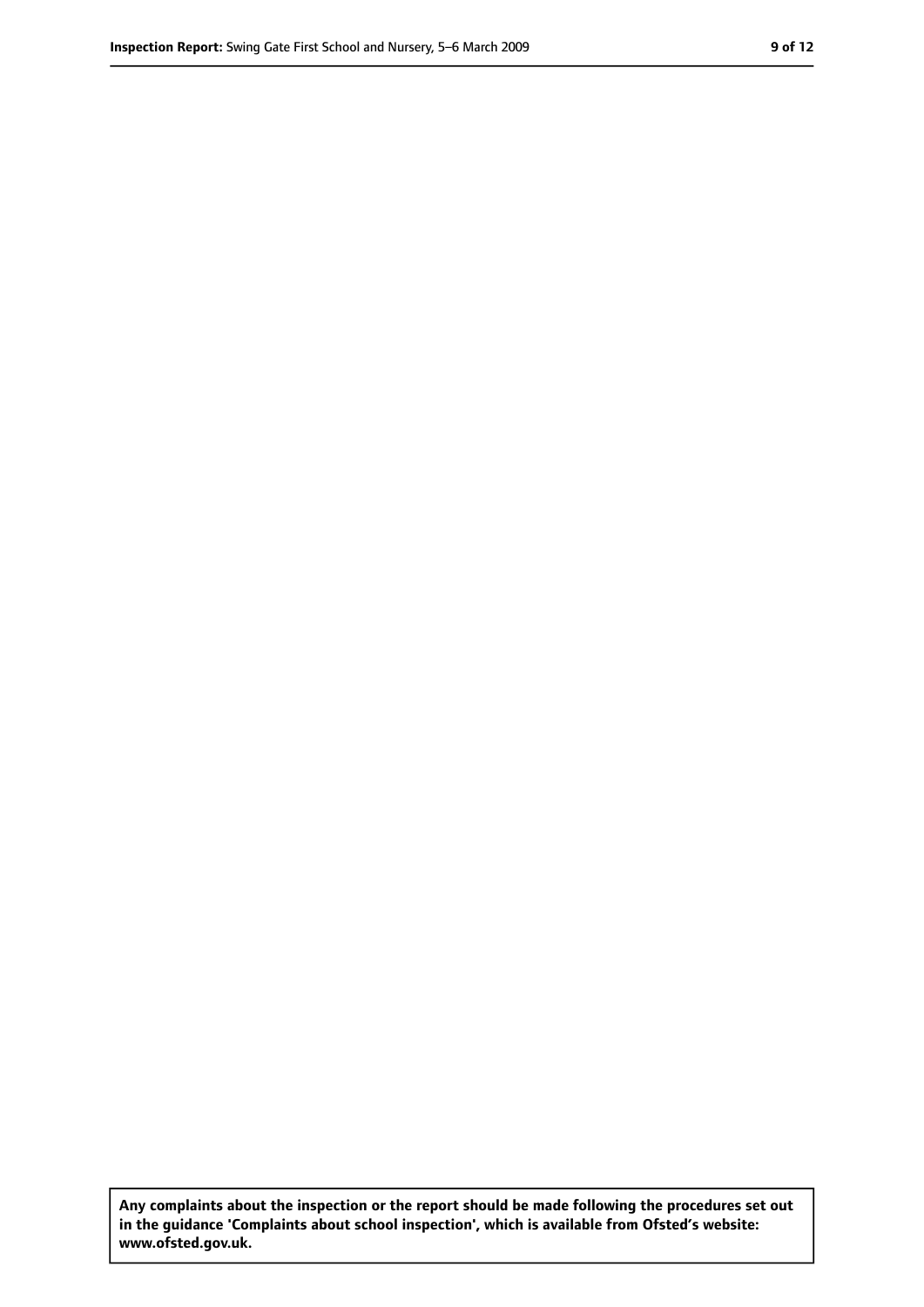# **Inspection judgements**

| Key to judgements: grade 1 is outstanding, grade 2 good, grade 3 satisfactory, and | School  |
|------------------------------------------------------------------------------------|---------|
| arade 4 inadequate                                                                 | Overall |

## **Overall effectiveness**

| How effective, efficient and inclusive is the provision of<br>education, integrated care and any extended services in meeting the<br>needs of learners? |     |
|---------------------------------------------------------------------------------------------------------------------------------------------------------|-----|
| Effective steps have been taken to promote improvement since the last<br>inspection                                                                     | Yes |
| How well does the school work in partnership with others to promote learners'<br>well being?                                                            |     |
| The capacity to make any necessary improvements                                                                                                         |     |

# **Effectiveness of the Early Years Foundation Stage**

| How effective is the provision in meeting the needs of children in the<br><b>EYFS?</b>       |  |
|----------------------------------------------------------------------------------------------|--|
| How well do children in the EYFS achieve?                                                    |  |
| How good are the overall personal development and well-being of the children<br>in the EYFS? |  |
| How effectively are children in the EYFS helped to learn and develop?                        |  |
| How effectively is the welfare of children in the EYFS promoted?                             |  |
| How effectively is provision in the EYFS led and managed?                                    |  |

## **Achievement and standards**

| How well do learners achieve?                                                                               |  |
|-------------------------------------------------------------------------------------------------------------|--|
| The standards <sup>1</sup> reached by learners                                                              |  |
| How well learners make progress, taking account of any significant variations<br>between groups of learners |  |
| How well learners with learning difficulties and/or disabilities make progress                              |  |

### **Annex A**

<sup>&</sup>lt;sup>1</sup>Grade 1 - Exceptionally and consistently high; Grade 2 - Generally above average with none significantly below average; Grade 3 - Broadly average to below average; Grade 4 - Exceptionally low.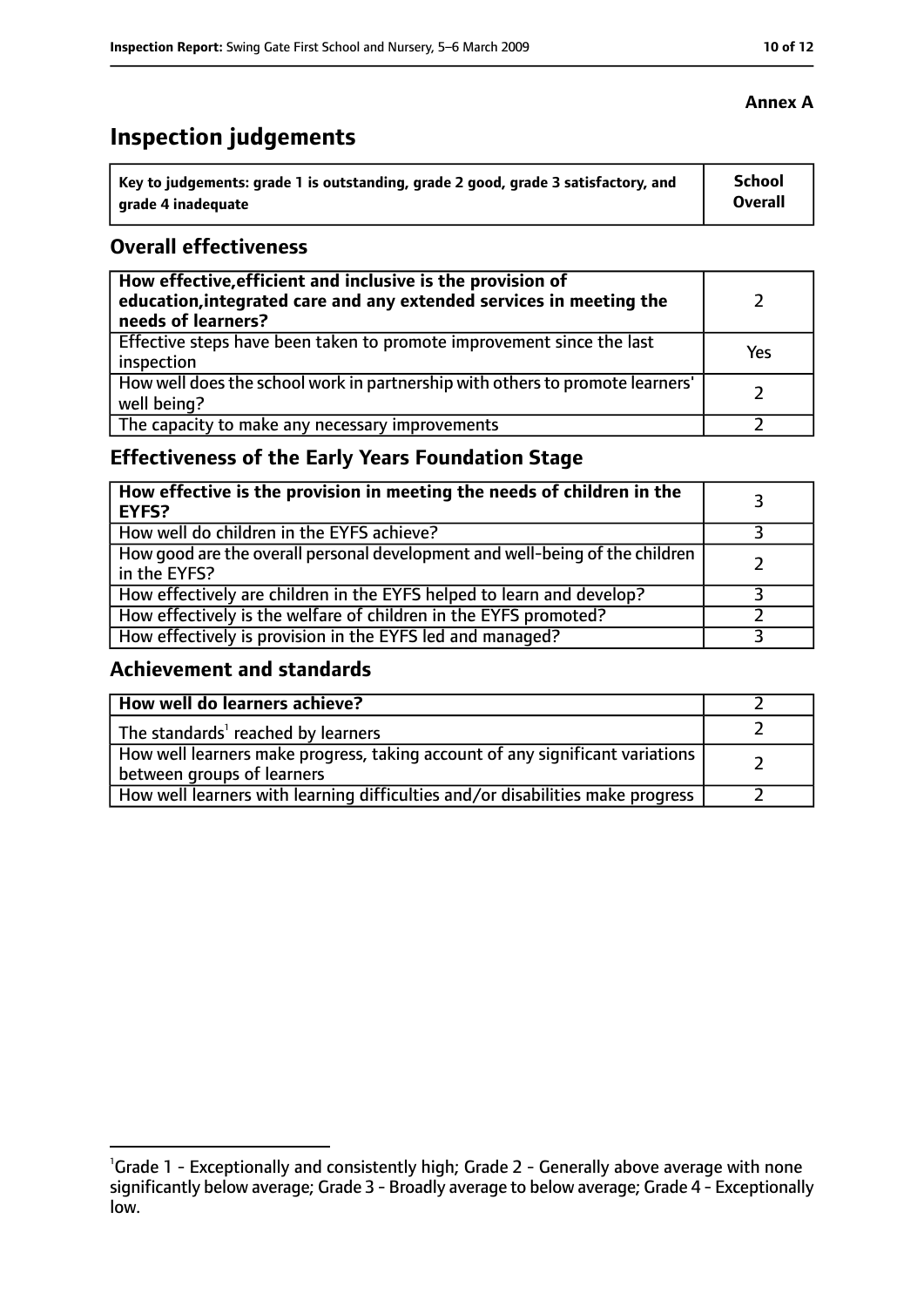# **Personal development and well-being**

| How good are the overall personal development and well-being of the<br>learners?                                 |  |
|------------------------------------------------------------------------------------------------------------------|--|
| The extent of learners' spiritual, moral, social and cultural development                                        |  |
| The extent to which learners adopt healthy lifestyles                                                            |  |
| The extent to which learners adopt safe practices                                                                |  |
| The extent to which learners enjoy their education                                                               |  |
| The attendance of learners                                                                                       |  |
| The behaviour of learners                                                                                        |  |
| The extent to which learners make a positive contribution to the community                                       |  |
| How well learners develop workplace and other skills that will contribute to<br>their future economic well-being |  |

# **The quality of provision**

| How effective are teaching and learning in meeting the full range of<br>learners' needs?              |  |
|-------------------------------------------------------------------------------------------------------|--|
| How well do the curriculum and other activities meet the range of needs and<br>interests of learners? |  |
| How well are learners cared for, quided and supported?                                                |  |

# **Leadership and management**

| How effective are leadership and management in raising achievement<br>and supporting all learners?                                              |     |
|-------------------------------------------------------------------------------------------------------------------------------------------------|-----|
| How effectively leaders and managers at all levels set clear direction leading<br>to improvement and promote high quality of care and education |     |
| How effectively leaders and managers use challenging targets to raise standards                                                                 |     |
| The effectiveness of the school's self-evaluation                                                                                               |     |
| How well equality of opportunity is promoted and discrimination eliminated                                                                      |     |
| How well does the school contribute to community cohesion?                                                                                      | 3   |
| How effectively and efficiently resources, including staff, are deployed to<br>achieve value for money                                          |     |
| The extent to which governors and other supervisory boards discharge their<br>responsibilities                                                  |     |
| Do procedures for safequarding learners meet current government<br>requirements?                                                                | Yes |
| Does this school require special measures?                                                                                                      | No  |
| Does this school require a notice to improve?                                                                                                   | No  |